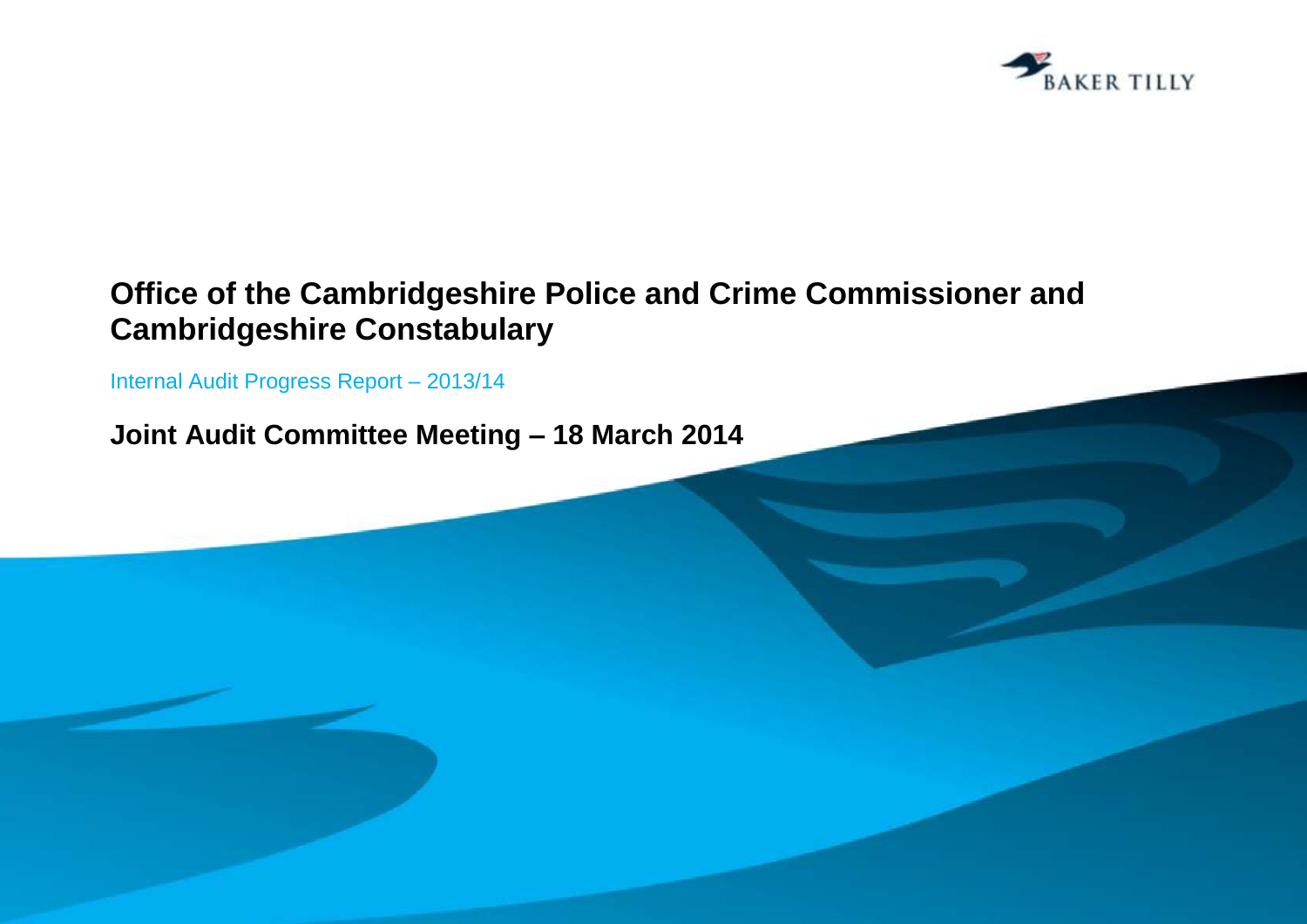

# **Contents**

| <b>Section</b> |                                                                | Page |
|----------------|----------------------------------------------------------------|------|
| 1              | Introduction                                                   |      |
| 2              | Final reports issued                                           |      |
| 3              | Key Findings from Internal Audit Work                          |      |
| 4              | Work in Progress or Planned                                    |      |
| 5              | Liaison with Management and External Audit                     |      |
| 6              | Changes to our Plan                                            |      |
|                | Sector Guidance                                                |      |
| Appendix A     | <b>Opinion Definitions</b>                                     |      |
| Appendix B     | Operational Plan Performance 2013/14                           |      |
| Appendix C     | 2013/14 work in progress or (including reports still in draft) | 5    |
| Appendix D     | Action Plans (High and Medium recommendations only)            | 6    |

The matters raised in this report are only those which came to our attention during our internal audit work and are not necessarily a comprehensive statement of all the weaknesses that exist, or of all the improvements tha required. Whilst every care has been taken to ensure that the information provided in this report is as accurate as possible, based on the information provided and documentation reviewed, no complete guarantee or warranty be given with regard to the advice and information contained herein. Our work does not provide absolute assurance that material errors, loss or fraud do not exist.

This report, together with any attachments, is provided pursuant to the terms of our engagement. The use of the report is solely for internal purposes by the management and the Cambridgeshire Police and Crime Commissioning and Cambridgeshire Constabulary and, pursuant to the terms of the engagement, it should not be copied or disclosed to any third party or otherwise quoted or referred to, in whole in part, without our written consent. No responsibility to any third party is accepted as the report has not been prepared, and is not intended for any other purpose.

© 2013 Baker Tilly Business Services Limited

The term "partner" is a title for senior employees, none of whom provide any services on their own behalf.

Baker Tilly Business Services Limited (04066924) is registered in England and Wales. Registered office 25 Farringdon Street, London, EC4A 4AB.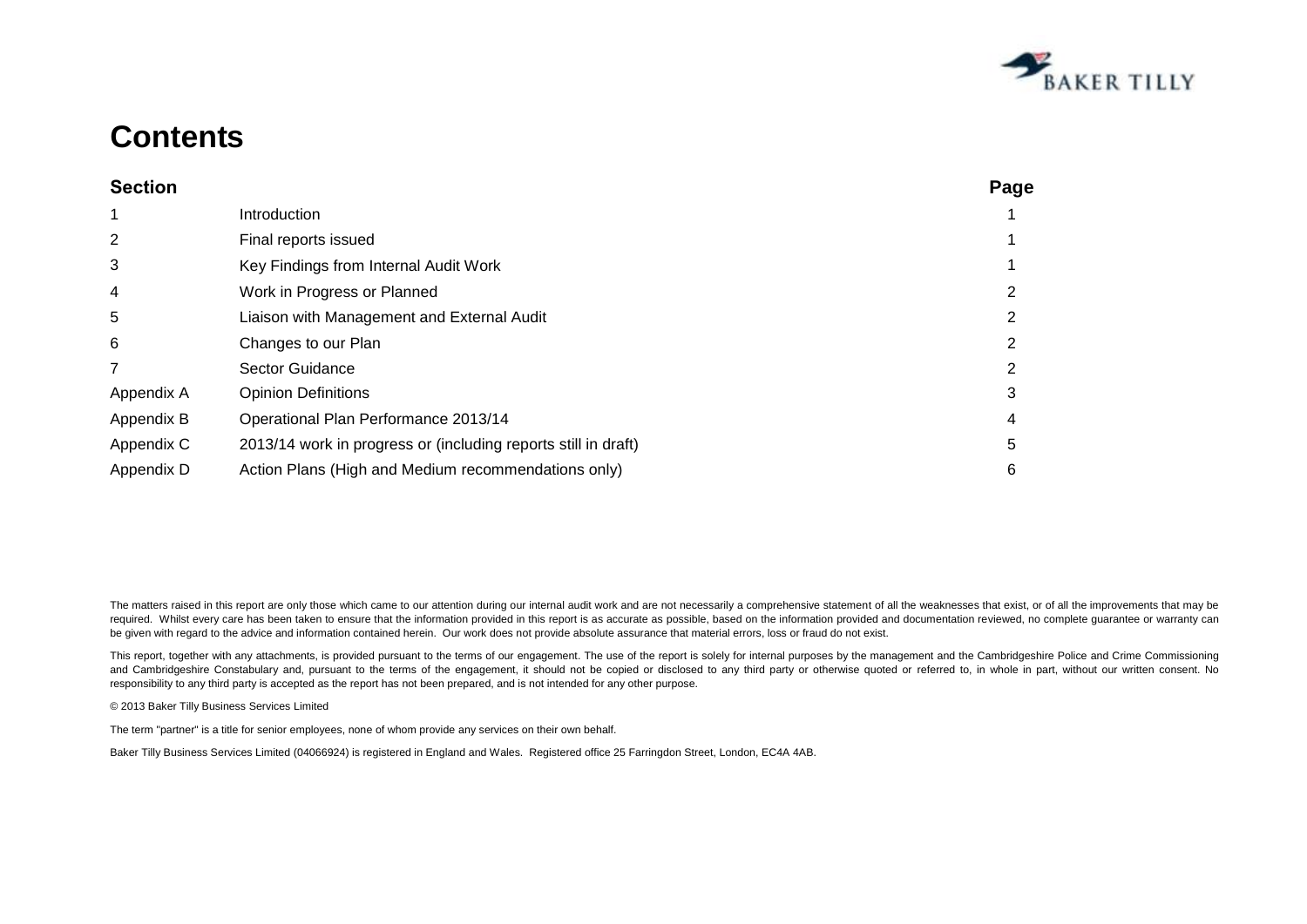## **1. Introduction**

1.1 The periodic internal audit plan for 2013/14 was approved by the Interim Joint Audit Committee in March 2013. This report summarises the outcome of work completed to date against that plan, and Appendices B and C provide cumulative data in support of internal audit performance.

### **2. Final Reports Issued**

2.1 We have finalised three reports since the last Committee Meeting, these are in the areas of:

### **2013/14**

- Data Security Arrangements for Tablet Computers(8.13/14);
- Victim and Witness Care (10.13/14); and
- Payments and Creditors (11.13/14)

We have included in Appendix D, the agreed actions plans of each of the finalised reports (including High and Medium recommendations only).

## **3. Key Findings from Internal Audit Work**

- 3.1 The Joint Audit Committee should note that the assurances given in our audit assignments are included within our Annual Assurance report. In particular the Joint Audit Committee should note that any negative assurance opinions will need to be noted in the annual report and may result in a qualified or negative annual opinion.
- 3.2 No common weaknesses have been identified within our reports so far for 2013/14. Furthermore, no findings to date will impact negatively on the Head of Internal Audit opinion.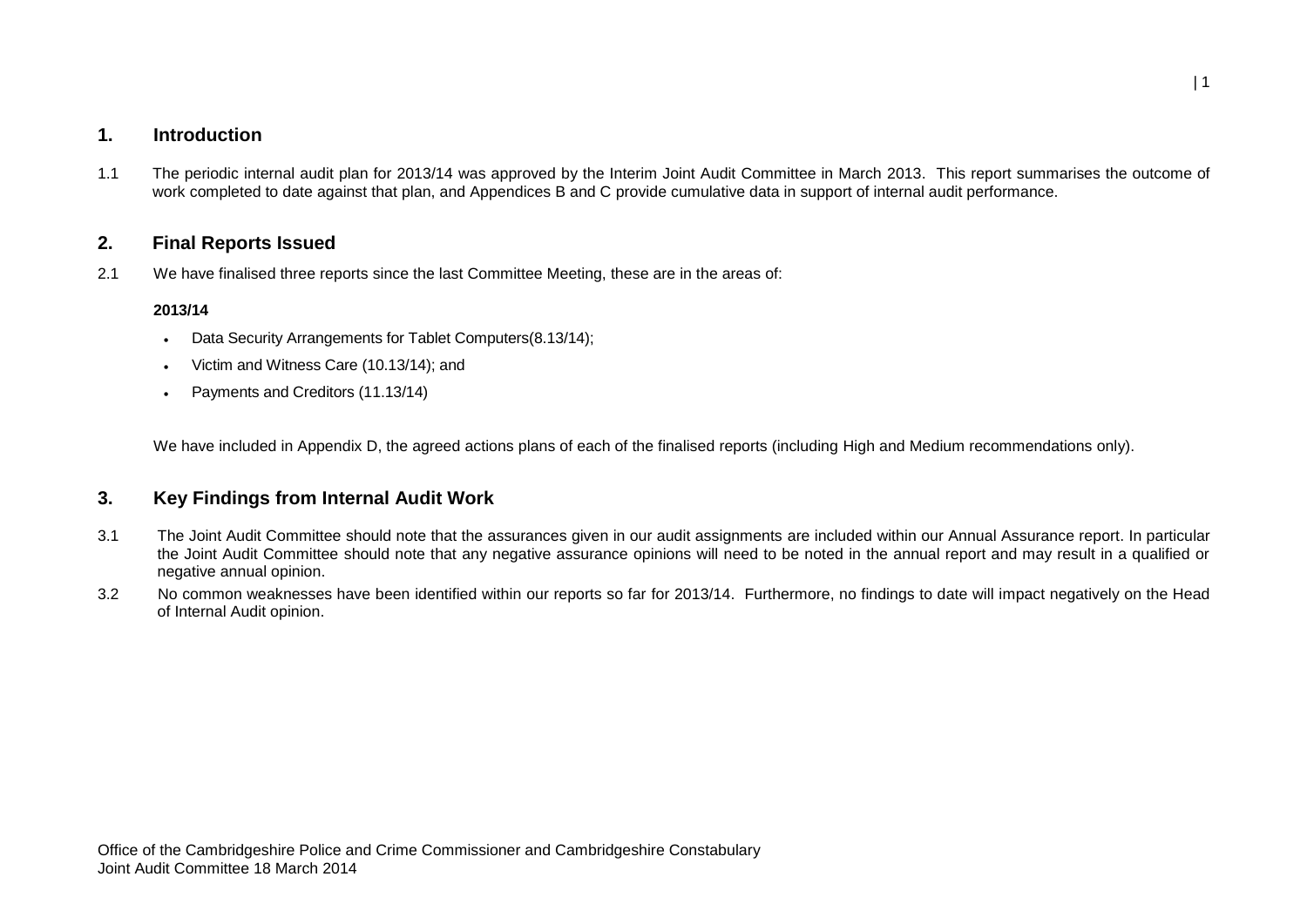## 4. **Work in Progress or Planned**

- 4.1 We currently have two reviews at draft report stage:
	- Collaboration Governance (Joint .13/14) we are awaiting responses from the joint collaboration.
	- Risk Management (12.13/14)

## **5. Liaison with Management and External Audit**

- 5.1 Regular progress meetings have been held with a representative from the Corporate Development Department. Meetings have been held with the Chief Finance Officer to discuss the work completed to date, our key findings and the Internal Audit Plan for 2013/14. We have held meetings with management and the Chair of the Joint Audit Committee to discuss the audit plan for 2014/15, this is included as a separate agenda item.
- 5.2 We have also liaised with the External Audit to agree the protocol and make arrangements for sharing our audit working papers.

### **6. Changes to our Plan**

6.1 There have been no changes to the audit plan since the last Joint Audit Committee. However, the review of Procurement was delayed due to the absence of the auditor, we have agreed a revised date.

### **7. Sector Guidance**

- 7.1 We have issued the following updates electronically since the last Joint Audit Committee;
	- LGE Update LG eUpdate November 2013
	- LGE Update LG eUpdate December 2013
	- LGE Update LG eUpdate January 2014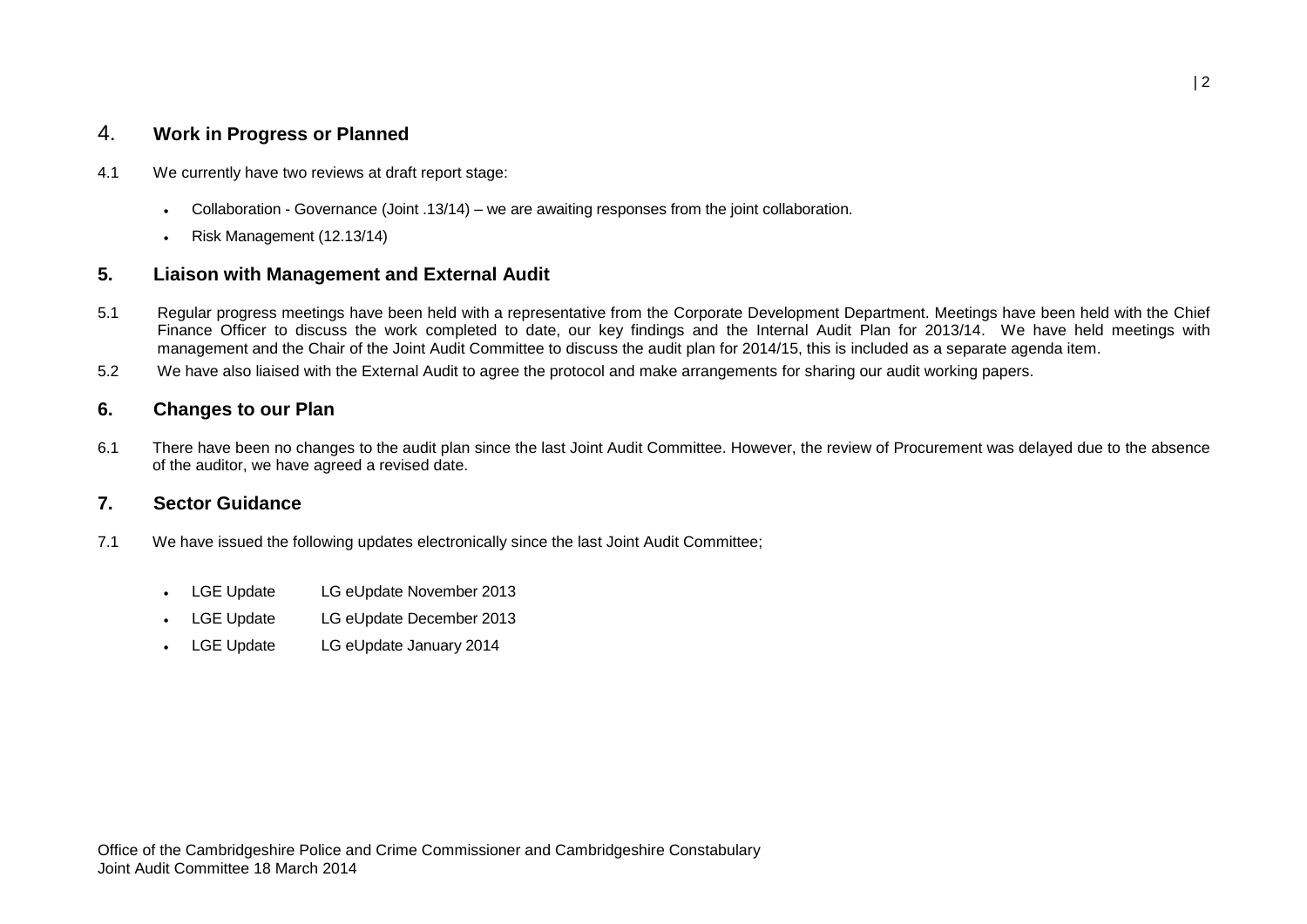## **APPENDIX A: Definitions of the levels of assurance and the classification of recommendations**

| <b>Recommendation Categorisation</b> |                                                                                                           |  |  |  |  |  |
|--------------------------------------|-----------------------------------------------------------------------------------------------------------|--|--|--|--|--|
| <b>Priority</b>                      | <b>Description</b>                                                                                        |  |  |  |  |  |
| High                                 |                                                                                                           |  |  |  |  |  |
| <b>Medium</b>                        | Recommendations are prioritised to reflect our assessment of risk associated with the control weaknesses. |  |  |  |  |  |
| Low                                  |                                                                                                           |  |  |  |  |  |

| <b>Opinions</b>                                                   |                                                                                                                                                                                                                                                                                                           |         |                                                                                                                                                                                                                                                                                                                                                           |  |  |  |  |  |
|-------------------------------------------------------------------|-----------------------------------------------------------------------------------------------------------------------------------------------------------------------------------------------------------------------------------------------------------------------------------------------------------|---------|-----------------------------------------------------------------------------------------------------------------------------------------------------------------------------------------------------------------------------------------------------------------------------------------------------------------------------------------------------------|--|--|--|--|--|
| The definitions for the level of assurance that can be given are: |                                                                                                                                                                                                                                                                                                           |         |                                                                                                                                                                                                                                                                                                                                                           |  |  |  |  |  |
| <b>Opinion</b>                                                    | <b>Description</b>                                                                                                                                                                                                                                                                                        | Opinion | <b>Description</b>                                                                                                                                                                                                                                                                                                                                        |  |  |  |  |  |
|                                                                   | Taking account of the issues identified, the<br>Authority cannot take assurance that the<br>controls upon which the organisation relies to<br>manage this risk/area are suitably designed,<br>consistently applied or effective. Action<br>needs to be taken to ensure this risk is<br>managed.           |         | Taking account of the issues identified, the Authority can take<br>reasonable assurance that the controls upon which the<br>organisation relies to manage this risk/area are suitably<br>designed, consistently applied and effective.<br>However we have identified issues that, if not addressed,<br>increase the likelihood of the risk materialising. |  |  |  |  |  |
|                                                                   | Taking account of the issues identified, whilst<br>the Authority can take some assurance that<br>the controls upon which the organisation<br>relies to manage this risk/area are suitably<br>designed, consistently applied and effective,<br>action needs to be taken to ensure this risk is<br>managed. |         | Taking account of the issues identified, the Authority can take<br>substantial assurance that the controls upon which the<br>organisation relies to manage this risk/area are suitably<br>designed, consistently applied and effective.                                                                                                                   |  |  |  |  |  |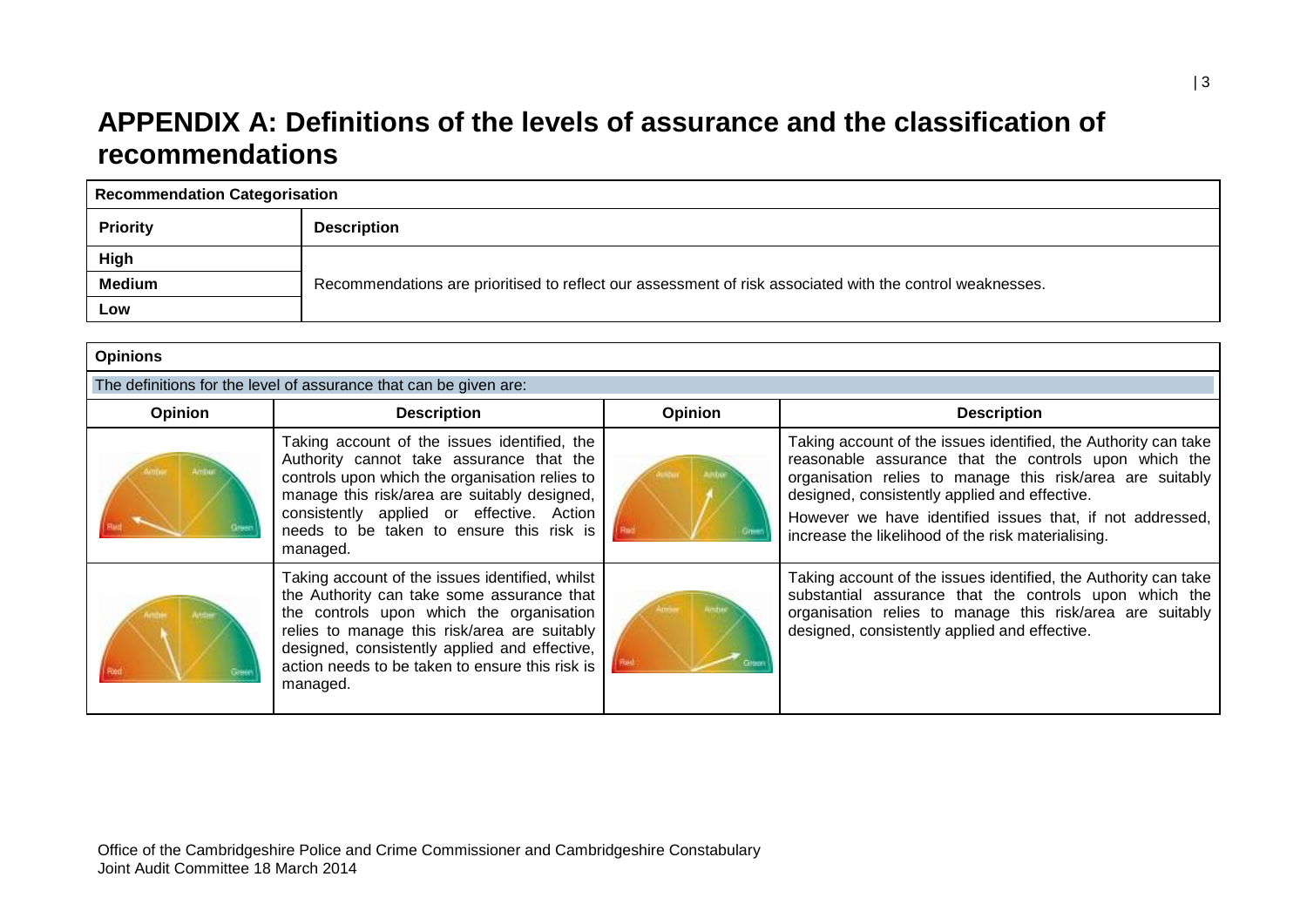# **APPENDIX B: OPERATIONAL PLAN PERFORMANCE 2013/14**

Detailed below is a summary of the work undertaken 2013/14 to date, showing the levels of assurance given and the number of recommendations arising. Definitions with regard to the levels of assurance and the classification of recommendations are provided overleaf.

**The three reports in bold are being discussed at this meeting.**

| <b>Auditable Area</b>                                                      | <b>Status</b> | Assurance level given | <b>Number of Recommendations Made</b> |              |                |                |                |
|----------------------------------------------------------------------------|---------------|-----------------------|---------------------------------------|--------------|----------------|----------------|----------------|
|                                                                            |               |                       | H                                     | М            | L              | In Total       | Agreed         |
| Reports finalised to date 2013/14 plan                                     |               |                       |                                       |              |                |                |                |
| Absence Management (1.13/14)                                               | <b>FINAL</b>  | <b>GREEN</b>          | 0                                     | 1            | 1              | $\overline{2}$ | $\overline{2}$ |
| Health and Safety (2.13/14)                                                | <b>FINAL</b>  | AMBER / RED           | 0                                     | 5            | 4              | 9              | 9              |
| Governance Framework (3.13/14)                                             | <b>FINAL</b>  | <b>GREEN</b>          | 0                                     | 0            | $\Omega$       | $\mathbf{0}$   | $\Omega$       |
| Covert Human Intelligence Source<br>Payments (4.13/14)                     | <b>FINAL</b>  | <b>GREEN</b>          | $\Omega$                              | 0            | $\Omega$       | $\Omega$       | $\Omega$       |
| Income and Debtors (5.13/14)                                               | <b>FINAL</b>  | AMBER / RED           | 1                                     | 0            | 5              | 6              | 6              |
| General Ledger (6.13/14)                                                   | <b>FINAL</b>  | <b>GREEN</b>          | 0                                     | 0            | 4              | 4              | 4              |
| Cash Banking and Treasury Management<br>(7.13/14)                          | <b>FINAL</b>  | <b>GREEN</b>          | 0                                     | 0            | 0              | $\Omega$       | $\Omega$       |
| <b>Data Security Arrangements for Tablet</b><br><b>Computers (8.13/14)</b> | <b>FINAL</b>  | <b>AMBER / GREEN</b>  | 0                                     | $\mathbf{2}$ | 3              | 5              | 5              |
| Payroll (Including pensions and expenses)<br>(9.13/14)                     | <b>FINAL</b>  | <b>GREEN</b>          | 0                                     | 1            | $\overline{2}$ | 3              | 3              |
| Victim and Witness Care (10.13/14)                                         | <b>FINAL</b>  | <b>AMBER / RED</b>    | 1                                     | $\mathbf{2}$ | $\mathbf{2}$   | 5              | 5              |
| Payments and Creditors (11.13/14)                                          | <b>FINAL</b>  | <b>AMBER / RED</b>    | 1                                     | $\bf{0}$     | $\mathbf{2}$   | 3              | 3              |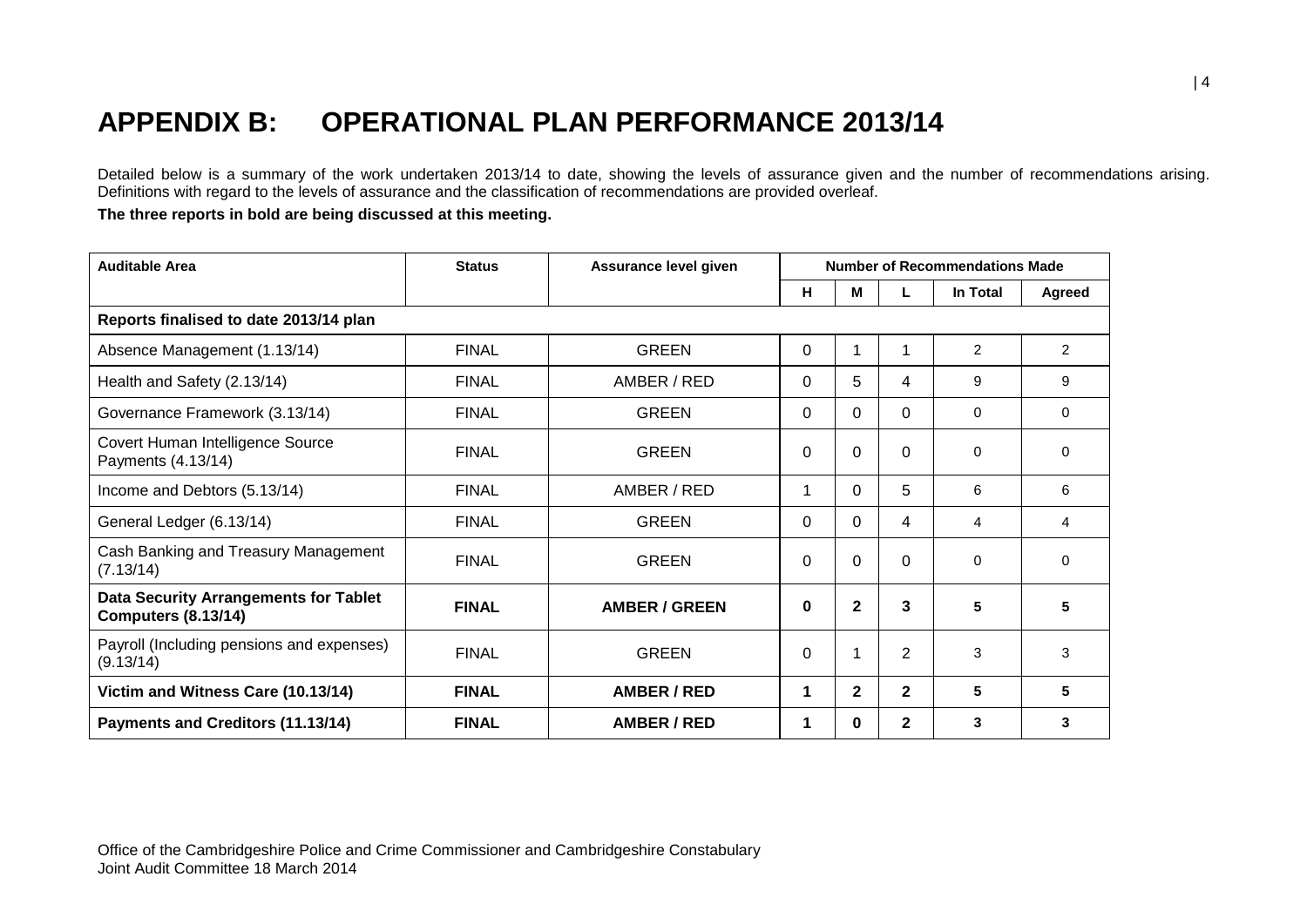# **APPENDIX C: 2013/14 WORK IN PROGRESS (including reports still in draft)**

| <b>Auditable Area</b>                                                                                                                              | <b>Start Date</b><br>(Planned) | Debrief date | Draft report<br>issued | <b>Comments</b>                        |
|----------------------------------------------------------------------------------------------------------------------------------------------------|--------------------------------|--------------|------------------------|----------------------------------------|
| Collaboration - Governance (Joint .13/14)<br>(Joint review across Beds, Cambs and Herts with contribution from audit plans<br>from Beds and Cambs) | 04/11/2013                     | 14/11/13     | 20/11/13               | <b>Awaiting Management</b><br>Comments |
| <b>Risk Maturity</b>                                                                                                                               | 17/02/2014                     | 21/02/14     | 03/03/14               | <b>Awaiting Management</b><br>Comments |
| <b>Financial Top Up Testing</b>                                                                                                                    | (17/03/2014)                   |              |                        |                                        |
| Proactive Fraud - POCA                                                                                                                             | (19/03/2014)                   |              |                        |                                        |
| Follow Up                                                                                                                                          | (24/03/2014)                   |              |                        |                                        |
| Collaboration - Procurement                                                                                                                        | (08/04/2014)                   |              |                        |                                        |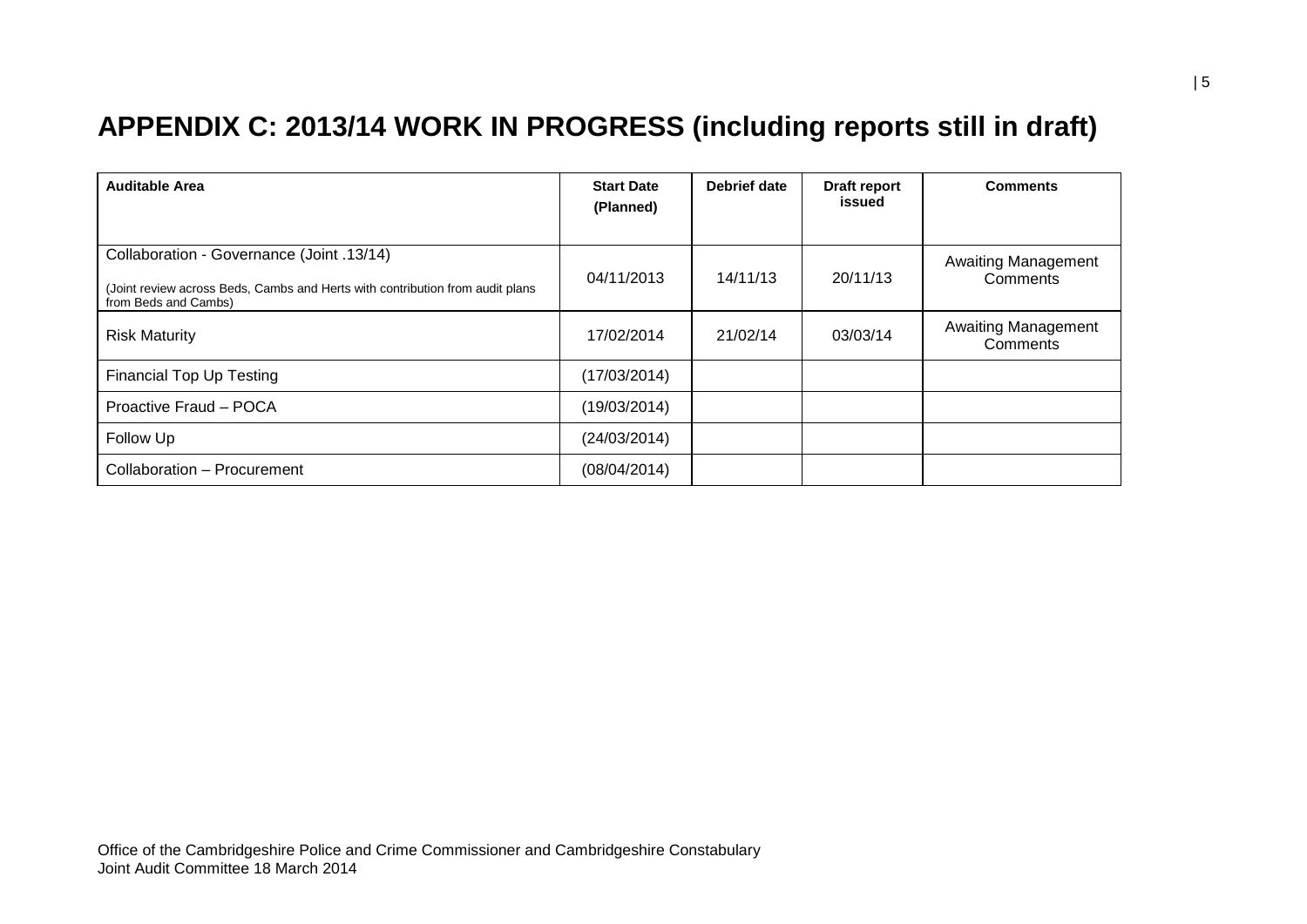# **APPENDIX D: Action Plans (HIGH and MEDIUM recommendations only) further information for Red and Amber / Red opinions.**

| <b>Assignment: Data Security Arrangements for Tablet Computers (8.13/14)</b> |                                                                                                                                                                                                                                            |        |            |                                                                                                                                                                               |               | <b>Recs:</b><br>H - 0<br>$M - 3$<br>$L - 2$ |
|------------------------------------------------------------------------------|--------------------------------------------------------------------------------------------------------------------------------------------------------------------------------------------------------------------------------------------|--------|------------|-------------------------------------------------------------------------------------------------------------------------------------------------------------------------------|---------------|---------------------------------------------|
| 3.2A                                                                         | Management should ensure that the automatic<br>locking and hibernation processes are<br>configured and enabled on all tablet devices<br>as soon as possible when they are deployed<br>across the Force in an operational capacity.         | Medium | <b>Yes</b> | Group policies have been<br>applied<br>to<br>ensure<br>recommended actions occur.<br>These will be continually<br>monitored.                                                  | Closed        | Head of ICT                                 |
| 3.2B                                                                         | ensure that ICT's<br>Management should<br>internally developed task sequence to<br>remotely wipe the tablets is tested and<br>enabled for all devices before they are rolled<br>out to all appropriate staff in an operational<br>context. | Medium | Yes        | Work is on-going. Process is<br>in place and the device can<br>be killed. Technically there is<br>fine tuning to be completed.<br>This will<br>be<br>continually<br>reviewed. | February 2014 | Head of ICT                                 |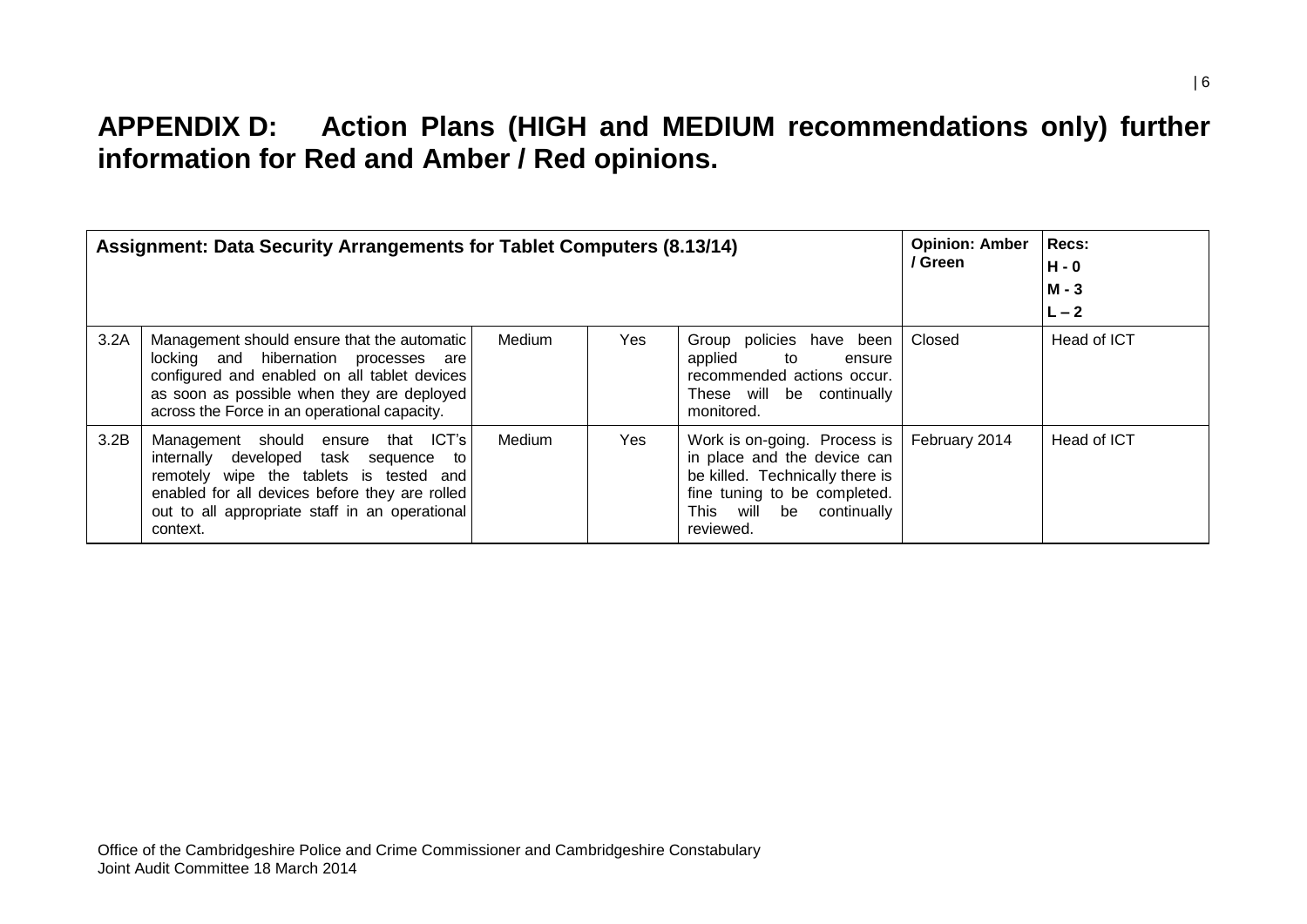|                                                       |                             | Recs:<br>$H - 1$        |
|-------------------------------------------------------|-----------------------------|-------------------------|
| <b>Assignment: Victim and Witness Care (10.13/14)</b> | <b>Opinion: Amber / Red</b> | $M - 2$<br>◠<br>$L - 2$ |
|                                                       |                             |                         |

### **Design of control framework**

The following controls were designed effectively:

- The Code of Practice has been made available to all staff and in preparation for the new code the Department's Team leader has reviewed the draft copy of the newly revised code and has identified the responsibilities for the Force and the processes they have in place to fulfil the requirements.
- The guidance on the use and application of the Witness Management System is readily available via help within the System.
- The Force has a number of pamphlets available to be given out to Victims and Witnesses of Crime.
- The initial needs assessment for a Victim or Witness is completed by the Police. The initial assessment is documented on the MG11 form and further MG2 form should be completed if the Victim is deemed Vulnerable. Once completed these forms are electronically transferred to a Case File Preparation Officer to manually input onto the NSPIS system. Once the information has been inputted data is used to populate the Witness Management System which is accessible by both the Police and the Criminal Justice System (CJS).
- The Witness Management System is designed to capture all correspondence with Victims and Witnesses. The system permits documents to be attached to the individual's record and provides a contact log which is updated and maintained by the Case Officer every time contact is made.
- The Witness Management System has built in trigger points to highlight cases that are approaching or exceeded the permitted timescales.
- Witness Care Officers communicate with Victims and Witnesses using a wide range of mediums.
- The Witness Management System permits live Case information to be readily available to both the Police and Crown Prosecution Service thus allowing information to be seamlessly passed between the two bodies.
- Witness Care Officers are responsible for making arrangement to ensure the Victims and Witnesses are made aware of the case information including court date and outcomes. They are also responsible for making the arrangements to facilitate the process of giving evidence.
- The Team Leader 'dip samples' cases on a daily basis to ensure that Officers are fulfilling their responsibilities and are managing the case in line with the required performance levels.
- The Department operates paper system with all of the information being captured in the Witness Management System.
- Training is delivered at induction and updates are provided in team meetings as and when required to ensure change to the Victim and Witness Charter / Code of Practice, associated roles and responsibilities are embedded.
- The Force is a member of the Cambridgeshire Criminal Justice Board and Board has a dedicated Victim & Witness Group.

We did not identify any weakness in design control that resulted in a high or medium priority recommendation being made, however we did identify one area of minor weakness that resulted in a low priority recommendation being made.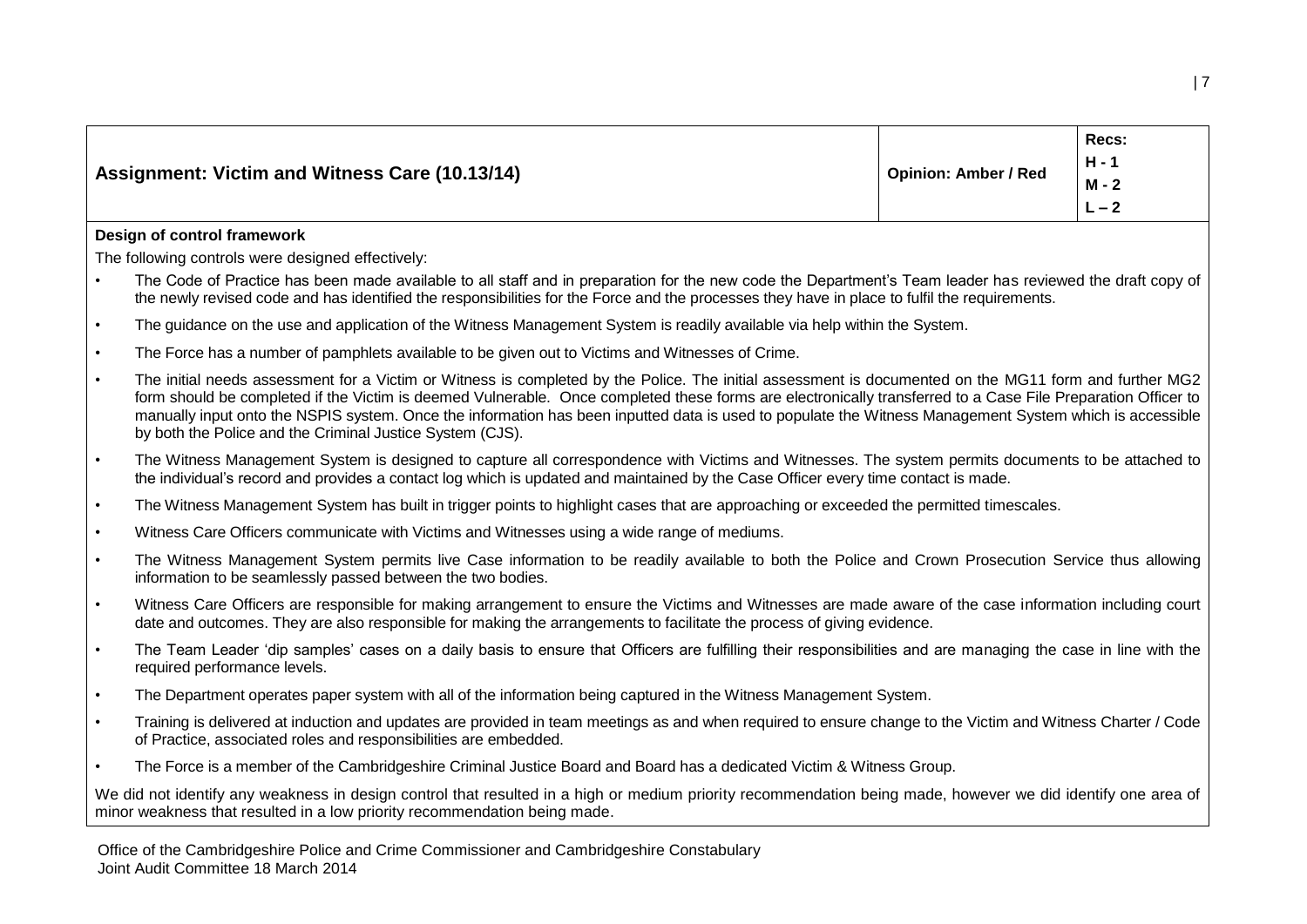### **Application of and compliance with control framework**

We identified the following areas of weakness, as detailed below, which have resulted in **one High** and **two Medium** priority recommendations being made:

- Four of the MG forms identified the Victim/ Witness as vulnerable or intimidated, however only two had the marker added to the system highlighting this, a 50% error rate. Without a marker being added to all individuals that have been identified as vulnerable or intimidated Victims and Witnesses, there is risk that forces will not adequately support vulnerable or intimidated Victims in line with the Code, which could in turn affect the quality of the evidence they provide in Court. **(High)**
- We reviewed a sample of 10 cases' progress against the timescales to ascertain whether individuals had been contacted in line with the Code of Practise. In 5 cases the timescales, as prescribed within the Code of practise, were fully complied with and supported by evidence held on both the Crime and the Witness Management System. For the remaining five cases, not all of the timescales were adhered to, a 50% error rate. If the Code is not adhered to, there is a risk that Victims and Witness may not receive the level of service set out in the Code. **(Medium)**
- Due to the error rates identified as part of our review, and the lack of documentation of dip sampling, we have identified the need for the rates of error to be monitored to establish if this is a systematic error and if further action is required. For example, additional training undertaken or increased sample checking. **(Medium)**

Testing also identified one area of minor weakness that resulted in a low priority recommendation being made.

| Ref | <b>Recommendation</b>                                                                                                                                                                                                                                                        | Categorisation | Accepted<br>(Y/N) | <b>Management Comment</b>                                                                                                                                                                                                                                                                           | Implementation<br><b>Date</b> | <b>Manager</b><br><b>Responsible</b> |
|-----|------------------------------------------------------------------------------------------------------------------------------------------------------------------------------------------------------------------------------------------------------------------------------|----------------|-------------------|-----------------------------------------------------------------------------------------------------------------------------------------------------------------------------------------------------------------------------------------------------------------------------------------------------|-------------------------------|--------------------------------------|
| 2   | The Force should ensure all information<br>captured on the MG11 and MG2 forms is<br>correctly entered onto the Witness<br>Management System and where a Victim/<br>Witness is eligible for enhanced<br>entitlements, the Marker should be added<br>to the electronic record. | High           | Yes               | This is a training issue for all<br>officers to ensure correct<br>identification of vulnerability<br>as per the new definition.<br>difficulties<br>in in<br>Particular<br>identifying persistently<br>targeted victims. Further<br>guidance is needed.<br>Need for change in the<br>national forms. |                               |                                      |
|     |                                                                                                                                                                                                                                                                              |                |                   | Action: WCOs will ensure<br>identification<br>when<br>information is available to<br>them                                                                                                                                                                                                           | In place                      | Head of CJ                           |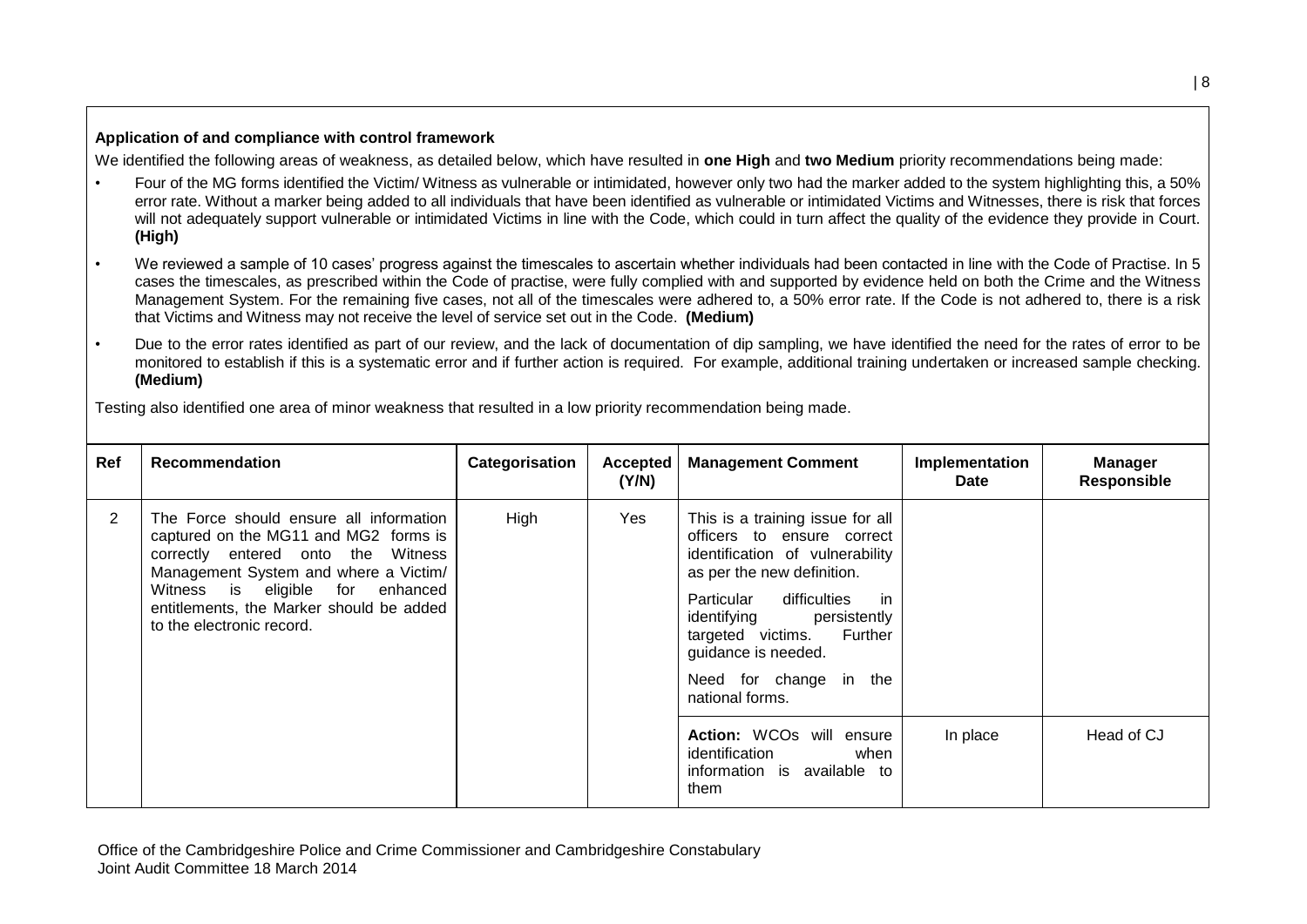|  |  | Action: PowerPoint training<br>package supplied by ACPO<br>Victim<br>lead<br>to<br>be<br>disseminated via Inspectors<br>Force wide                                    | 6.12.13  | Head of Incident<br>Management Unit |
|--|--|-----------------------------------------------------------------------------------------------------------------------------------------------------------------------|----------|-------------------------------------|
|  |  | Action: PowerPoint training<br>package supplied by ACPO<br>Victims lead to be given to<br>Witness Care Officers and<br>File<br>Case<br>Preparation<br><b>Officers</b> | 6.12.13  | Head of CJ                          |
|  |  | Action:: 60 second briefing<br>to be prepared                                                                                                                         | 6.12.13  | Head of Incident<br>Management Unit |
|  |  | <b>Action:</b><br><b>Definition</b><br>of<br>persistent<br>victim to<br>be<br>produced for Officers                                                                   | 6.12.13  | Head of Incident<br>Management Unit |
|  |  | Identification<br>Action:<br>of<br>Persistent<br>Victim to<br>be<br>recorded on Crimefile and<br>Incident file.                                                       | 10.12.13 | Head of Incident<br>Management Unit |
|  |  | Action: NCALT package to<br>be available in January. This<br>will be a mandatory training<br>package.                                                                 | 31.1.14  | Head of Incident<br>Management Unit |
|  |  | Action: Local MG Forms to<br>be wed/redesigned to ensure<br>compliance with identification<br>of Vulnerable Victim                                                    | 31.1.14  | Head of Incident<br>Management Unit |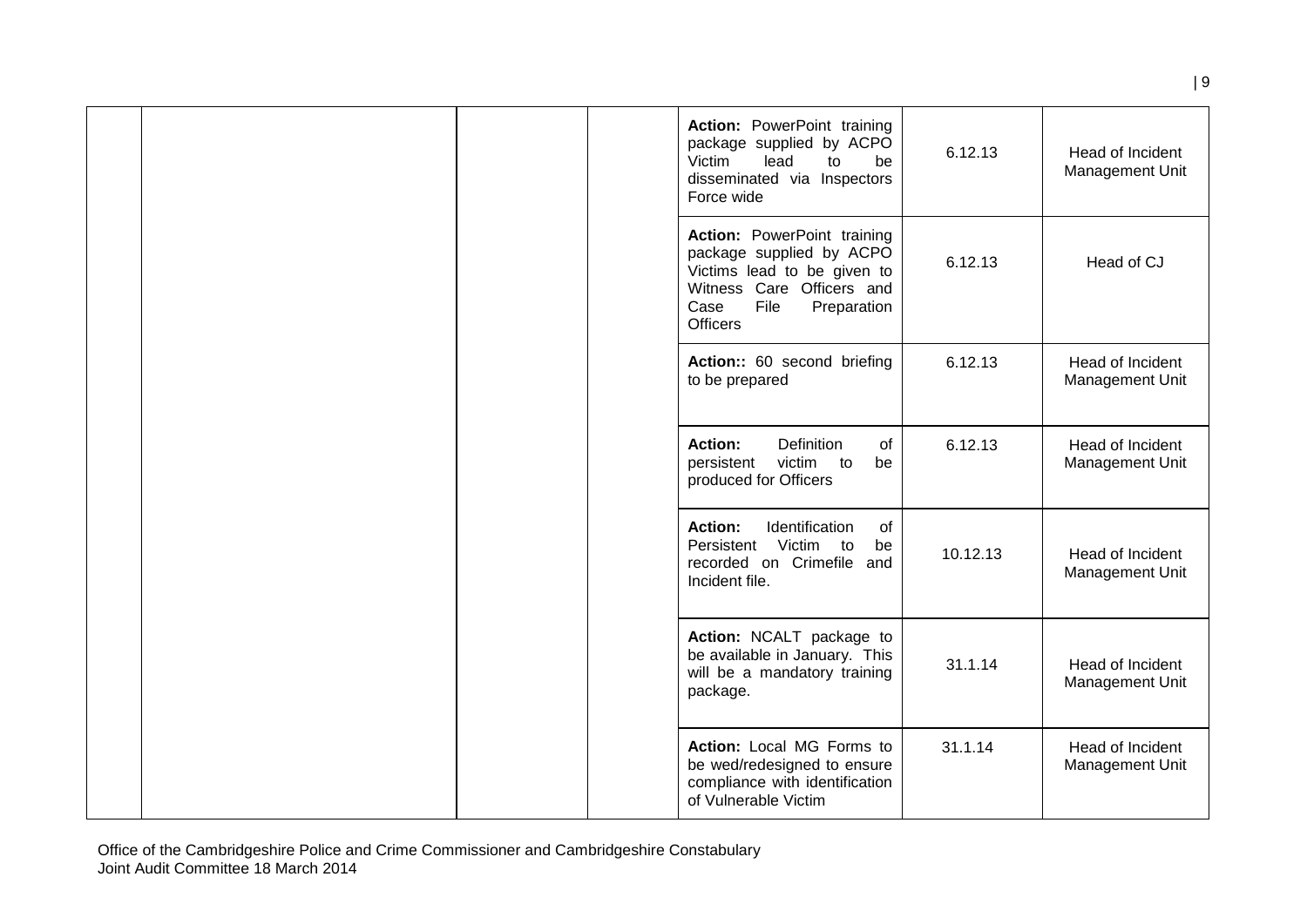| 3a | The Force should ensure that all contact<br>with Victims and Witnesses is recorded on<br>either Crime<br>File<br>Witness<br>or the<br>Management System<br>that all<br>and<br>timescales are set out in line with the Code | Medium | Yes | Action:<br>The<br>Witness<br>Management System is set to<br>notifications in one day for all<br>cases to ensure no Victims<br>are inadvertently missed.                                                | In place | Head of CJ                                 |
|----|----------------------------------------------------------------------------------------------------------------------------------------------------------------------------------------------------------------------------|--------|-----|--------------------------------------------------------------------------------------------------------------------------------------------------------------------------------------------------------|----------|--------------------------------------------|
|    | of Practise are adhered to.                                                                                                                                                                                                |        |     | Action: CBA identify via<br>Crimefile or Incident file as<br>persistent victim and give<br><b>OIC</b><br>guidance<br>to<br>on.<br>appropriate measures to take                                         | 31.12.13 | Head of Incident<br><b>Management Unit</b> |
|    |                                                                                                                                                                                                                            |        |     | <b>Action:</b><br>Presentation<br>to<br>Territorial Policing SMT<br>to<br>understanding<br>0f<br>ensure<br>of enhanced<br>importance<br>service to persistent victims<br>and how it will be delivered. | 31.01.14 | Head of Incident<br>Management Unit        |
| 3b | The dip sampling should be documented<br>and the level of error rates identified<br>should be monitored and a tolerance<br>agreed.<br>If the error rate is found to be in excess of                                        | Medium | Yes | Action: Team leader<br>will<br>log of the<br>dip<br>keep a<br>sampling carried out. This<br>will include issues identified<br>and action taken                                                         | In place | Head of CJ                                 |
|    | the tolerance this should be escalated and<br>further action should be taken.                                                                                                                                              |        |     | Action:<br>Themes/issues<br>identified will be reported at<br>the bi-weekly team meeting                                                                                                               | Ongoing  | Head of CJ                                 |
|    |                                                                                                                                                                                                                            |        |     | <b>Action:</b><br>Themes/Issues<br>affecting the wider Criminal<br>Justice partners will be taken<br>to V&W Sub Group of the<br><b>CCJB</b>                                                            | Ongoing  | Head of CJ                                 |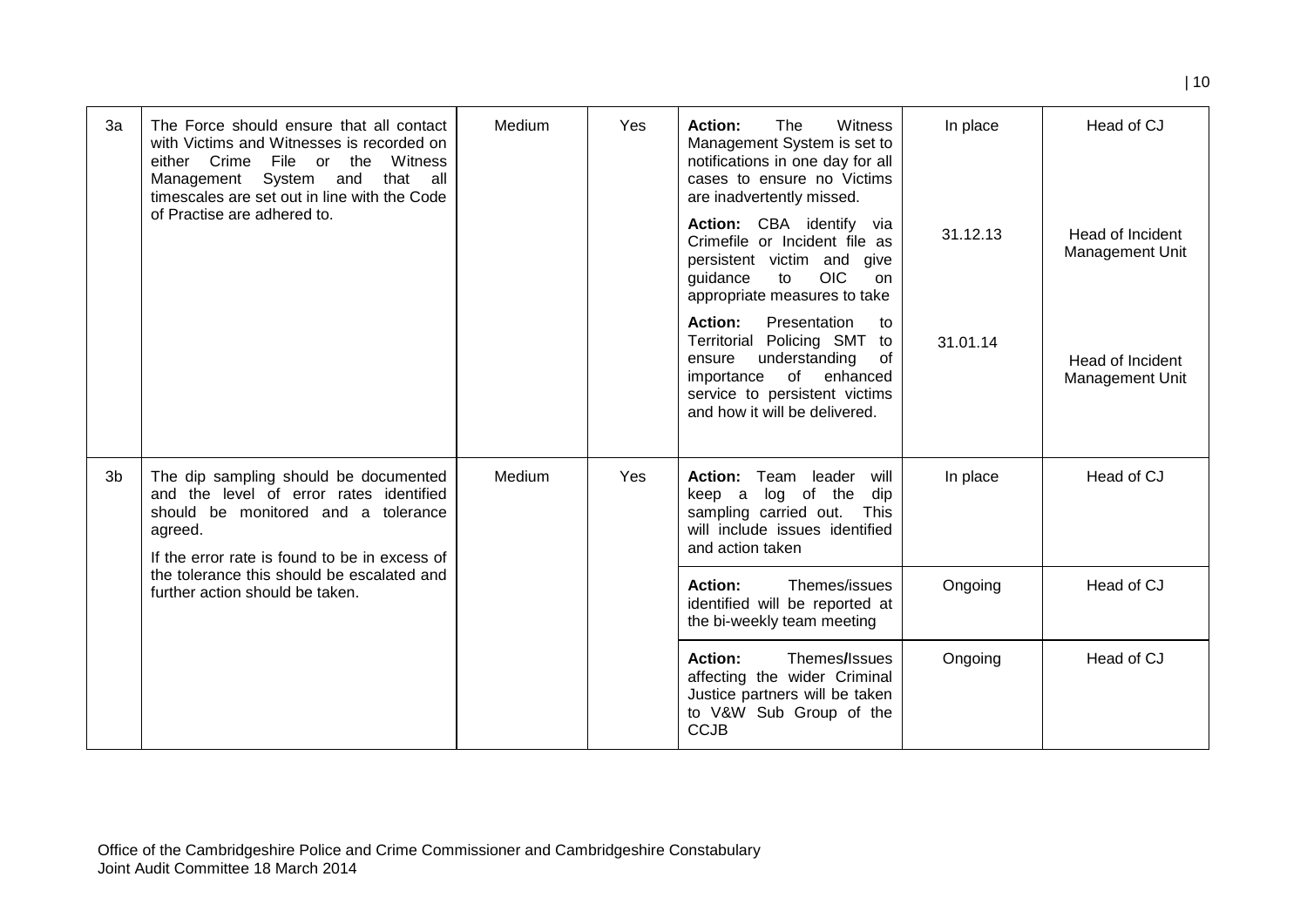| $M - 0$<br>$L - 2$ | Assignment: Payment and Creditors (11.13/14) | <b>Opinion: Amber / Red</b> | Recs:<br>$H - 1$ |
|--------------------|----------------------------------------------|-----------------------------|------------------|
|--------------------|----------------------------------------------|-----------------------------|------------------|

#### **Effectiveness**

The April 2013 Key Performance Indicator report presented to the Office of the Police and Crime Commission stated that the Force had attained 96.64% compliance with the Public Sector Payments Policy (PSPP) over the 2012/13 period. Testing during this review on a sample of 25 invoices found 100% compliance with PSPP.

### **Design of control framework**

The following controls were considered to have been designed effectively:

- Financial Regulations are held by the Force that detail the high level core management procedures for procurement in section D3, 'Ordering and paying for work, goods and services.'
- Access to the Purchase Ledger module of Integra is adequately restricted to nominated staff.
- All purchase orders are raised through the centralised Purchase Order Team with the exception of Garage/Fleet, Procurement, Office of the PCC, ICT, Estates and Collaborated Stores purchase orders. All purchase orders are authorised by a Gate Keeper.
- Once a good or service has been received by the Force, it is the job of the receiving employee to inform the Purchase Order Team of the receipt so that the goods can be updated on the system to allow for prompt payment on receipt of a matching invoice.
- Once an invoice has been received by Finance, it is added to Integra and automatically given the next sequential document number. Invoices are automatically matched against purchase orders and only if automatic matching fails, on a line by line basis.
- New supplier requests are received through a database held in Lotus notes. Once a request has been received, the Business Support Assistant undertakes a number of due diligence checks on the details supplied by the requesting employee.
- Payment runs are compiled every week on Wednesday by the Finance Supervisor for payment the following Monday unless there is an extenuating circumstance e.g. bank holiday.
- The Financial Systems Manager downloads the BACs schedule from the shared drive to a machine dedicated to processing the BACs run. The BACs run is processed and checked by an independent member of staff.
- If requested by the supplier or if bank details are not available, payment will be made by cheque. Cheques are printed by the Finance Supervisor with the Chief Finance Officer's signature.
- On a half yearly basis, a report on the financial key performance indicators (including creditor days and compliance with the PSPP) is sent to the Office of the Police and Crime Commissioner (OPCC).
- The Gate Keeper list is maintained by the Head of Exchequer Services. Gate Keepers are authorised by the Budget Holder.

Testing during this review found one major issue with the design of the control framework which has led to a high priority recommendation;